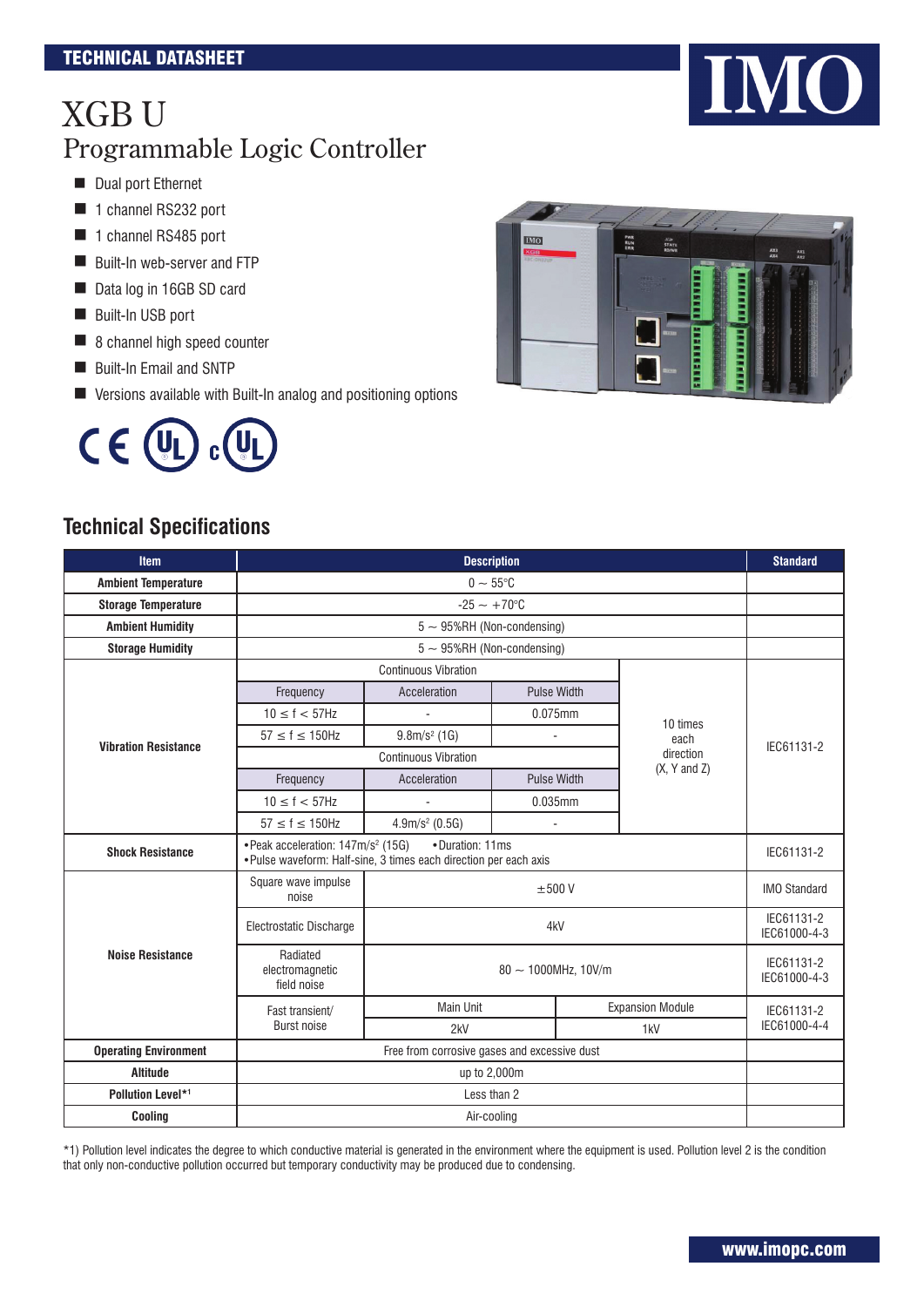### **Performance Specifications - XBC U**

| <b>Item</b>                                    |                                                                                                                         |                                                    |                       |                                                           | <b>Specifications</b>                |               |            |                          |  |
|------------------------------------------------|-------------------------------------------------------------------------------------------------------------------------|----------------------------------------------------|-----------------------|-----------------------------------------------------------|--------------------------------------|---------------|------------|--------------------------|--|
|                                                |                                                                                                                         |                                                    | XBC-DR28U             | XBC-DN(P)32UA                                             | XBC-DR28UA                           | XBC-DN(P)32UP | XBC-DR28UP | <b>Remark</b>            |  |
|                                                | Cyclic execution of stored program, Time-driven interrupt,<br><b>Program Control Method</b><br>Process-driven interrupt |                                                    |                       |                                                           |                                      |               |            |                          |  |
| <b>I/O Control Method</b>                      |                                                                                                                         |                                                    |                       | Batch processing by simultaneous scan (Refresh method),   | Directed by program instruction      |               |            |                          |  |
| Program Language                               |                                                                                                                         |                                                    |                       |                                                           | Ladder Diagram                       |               |            |                          |  |
| Number of                                      | <b>Basic</b>                                                                                                            |                                                    |                       |                                                           | 28                                   |               |            |                          |  |
| <b>Instructions</b>                            | <b>Application</b>                                                                                                      |                                                    | 677                   |                                                           |                                      |               |            |                          |  |
| <b>Processing Speed</b><br>(Basic Instruction) |                                                                                                                         |                                                    |                       |                                                           | 60ns/step                            |               |            |                          |  |
| <b>Program Capacity</b>                        |                                                                                                                         |                                                    |                       |                                                           | 32Kstep                              |               |            |                          |  |
| Max. I/O Points                                |                                                                                                                         | 352points                                          | 348points             | 352points                                                 | 348points                            | 352points     | 348points  | Main $+10$<br>expansions |  |
|                                                | P                                                                                                                       |                                                    |                       |                                                           | P00000 $\sim$ P2047F (32,768 point)  |               |            | Input/Output             |  |
|                                                | M                                                                                                                       |                                                    |                       |                                                           | M00000 $\sim$ M2047F (32,768 point)  |               |            |                          |  |
|                                                | K                                                                                                                       |                                                    |                       |                                                           | K00000 $\sim$ K8191F (131,072 point) |               |            |                          |  |
|                                                | L                                                                                                                       |                                                    |                       |                                                           | L00000 $\sim$ L4095F (65,536 point)  |               |            | Link                     |  |
|                                                | F                                                                                                                       | F00000 $\sim$ F2047F (32,768 point)                |                       |                                                           |                                      |               |            | Flag                     |  |
|                                                | Т                                                                                                                       | 100ms, 10ms, 1ms: T0000 $\sim$ T2047 (2,048 point) |                       |                                                           |                                      |               |            | Timer                    |  |
| Data Area                                      | C                                                                                                                       | $C000 \sim C2047$ (2,048 point)                    |                       |                                                           |                                      |               | Counter    |                          |  |
|                                                | S                                                                                                                       |                                                    | $$00.00 \sim $127.99$ |                                                           |                                      |               |            | Step                     |  |
|                                                | D                                                                                                                       |                                                    |                       |                                                           | $D00000 - D19999$ (20,000 word)      |               |            | Data Register            |  |
|                                                | U                                                                                                                       |                                                    |                       |                                                           | $U00.00 \sim U0B.31$ (384 word)      |               |            | Analog Data              |  |
|                                                | Z                                                                                                                       |                                                    | Z000~Z127 (128 word)  |                                                           |                                      |               |            |                          |  |
|                                                | N                                                                                                                       | N0000~N10239 (10,240 word)                         |                       |                                                           |                                      |               |            |                          |  |
| <b>File Register</b>                           | R                                                                                                                       | RAM area 2 block (R0 $\sim$ R16,383)               |                       |                                                           |                                      |               |            |                          |  |
|                                                |                                                                                                                         |                                                    |                       |                                                           | FLASH area: 4 block (128Kbyte)       |               |            |                          |  |
| <b>Total Program</b>                           |                                                                                                                         |                                                    |                       |                                                           | 256                                  |               |            |                          |  |
|                                                | <b>Initial Task</b>                                                                                                     |                                                    |                       |                                                           | 1                                    |               |            |                          |  |
|                                                | <b>Cyclic Task</b>                                                                                                      |                                                    |                       |                                                           | Max 16                               |               |            |                          |  |
|                                                | I/O Task                                                                                                                | Max 8                                              |                       |                                                           |                                      |               |            |                          |  |
| <b>Initial Task</b>                            | <b>Internal</b><br><b>Device Task</b>                                                                                   |                                                    |                       |                                                           | Max 16                               |               |            |                          |  |
|                                                | <b>High Speed</b><br><b>Counter Task</b>                                                                                | Max 8                                              |                       |                                                           |                                      |               |            |                          |  |
|                                                | <b>Operation Mode</b>                                                                                                   |                                                    | RUN, STOP, DEBUG      |                                                           |                                      |               |            |                          |  |
| <b>Self-Diagnosis Function</b>                 |                                                                                                                         |                                                    |                       | Detects errors of scan time, memory, I/O and power supply |                                      |               |            |                          |  |
| <b>Program Port</b>                            |                                                                                                                         |                                                    |                       |                                                           | USB 1 channel, Ethernet              |               |            |                          |  |
| <b>Retain Data at Power Failure</b>            |                                                                                                                         |                                                    |                       | Latch area setting in basic parameter                     |                                      |               |            |                          |  |
| <b>Current Consumption</b>                     |                                                                                                                         | 700mA                                              | 990mA                 | 780mA                                                     | 1,040mA                              | 1,250mA       | 1,550mA    |                          |  |
| <b>Voltage</b>                                 |                                                                                                                         |                                                    |                       |                                                           | 100-240 VAC*                         |               |            |                          |  |
| Weight                                         |                                                                                                                         | 571g                                               | 630g                  | 683g                                                      | 732g                                 | 673g          | 722g       |                          |  |

\* 24VDC models are available. The DC part numbers will be the same as above with additional suffix "/DC". E.g. XBC-DN32U/DC

IMO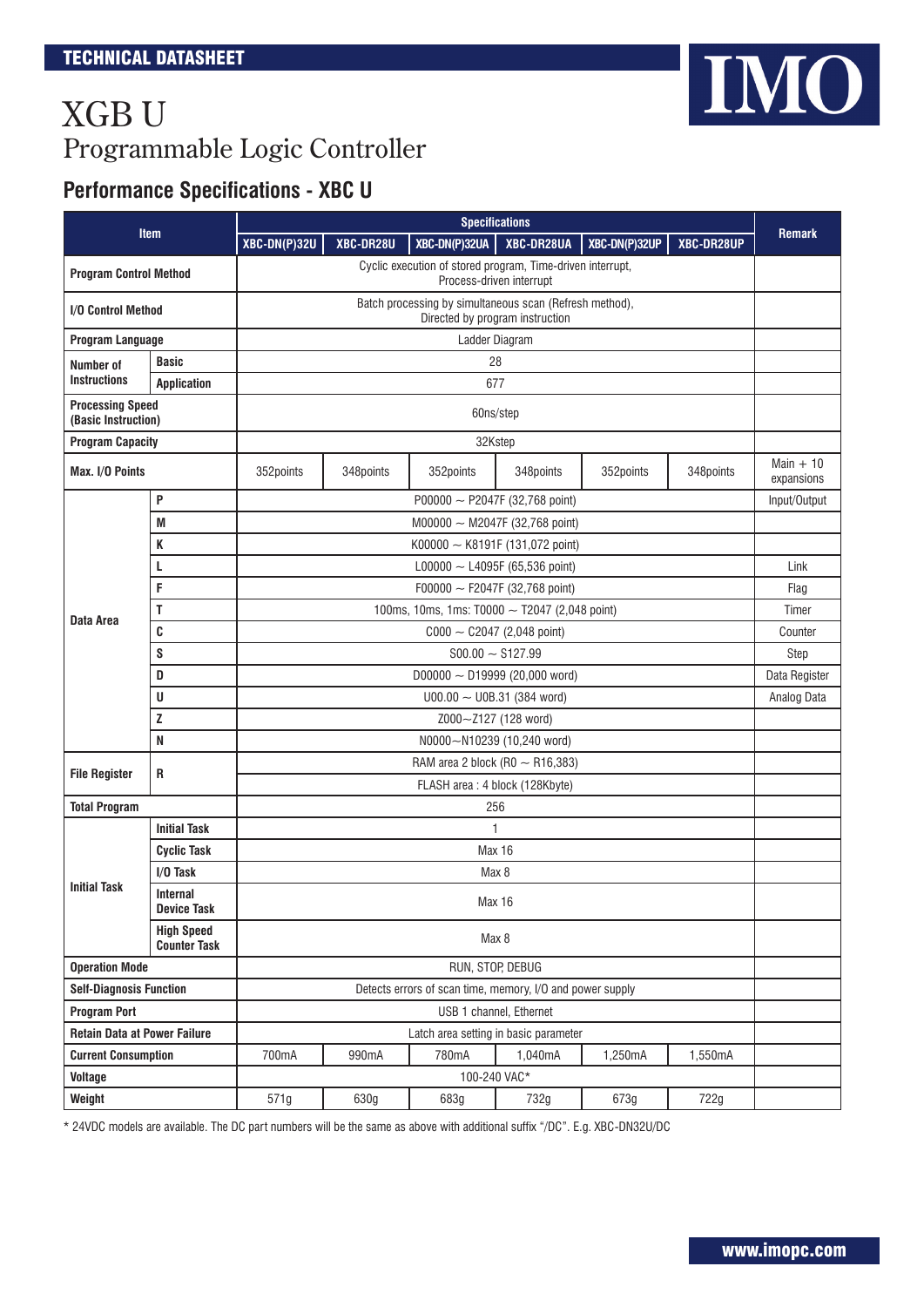### **Performance Specifications - XEC U**

| <b>Item</b>                                    |                                         | <b>Specifications</b>                                                                      |                                                           |           |                                                                                     |                         | <b>Remark</b> |               |                           |
|------------------------------------------------|-----------------------------------------|--------------------------------------------------------------------------------------------|-----------------------------------------------------------|-----------|-------------------------------------------------------------------------------------|-------------------------|---------------|---------------|---------------------------|
|                                                |                                         |                                                                                            | XEC-DN(P)32U                                              | XEC-DR28U | XEC-DN(P)32UA                                                                       | XEC-DR28UA              | XEC-DN(P)32UP | XEC-DR28UP    |                           |
| <b>Program Control Method</b>                  |                                         |                                                                                            |                                                           |           | Cyclic execution of stored program, Time-driven interrupt, Process-driven interrupt |                         |               |               |                           |
| <b>I/O Control Method</b>                      |                                         | Batch processing by simultaneous scan (Refresh method),<br>Directed by program instruction |                                                           |           |                                                                                     |                         |               |               |                           |
| <b>Program Language</b>                        |                                         |                                                                                            |                                                           |           | Ladder Diagram, SFC, ST                                                             |                         |               |               |                           |
|                                                | <b>Operator</b>                         |                                                                                            |                                                           |           |                                                                                     | 18                      |               |               |                           |
|                                                | <b>Basic Function</b>                   |                                                                                            |                                                           |           | 136 + Floating-point Arithmetic Functions                                           |                         |               |               |                           |
| Number of<br><b>Instructions</b>               | <b>Basic Function</b><br><b>Block</b>   |                                                                                            |                                                           |           |                                                                                     | 43                      |               |               |                           |
|                                                | <b>Special</b><br><b>Function Block</b> |                                                                                            |                                                           |           | Each special module has own special function blocks                                 |                         |               |               |                           |
| <b>Processing Speed</b><br>(Basic Instruction) |                                         |                                                                                            |                                                           |           | 60ns/step                                                                           |                         |               |               |                           |
| <b>Program Memory</b>                          |                                         |                                                                                            |                                                           |           | 384Kbyte                                                                            |                         |               |               |                           |
| Max. I/O Points                                |                                         |                                                                                            | 352points                                                 | 348points | 352points                                                                           | 348points               | 352points     | 348points     | Main $+10$<br>expansions  |
|                                                | Symbolic Variable (A)                   |                                                                                            |                                                           |           | 64KB (Retain setting available)                                                     |                         |               |               |                           |
|                                                | Input Variable (I)                      |                                                                                            |                                                           |           | 2KB                                                                                 |                         |               |               |                           |
|                                                | <b>Output Variable (Q)</b>              |                                                                                            |                                                           |           | 2KB                                                                                 |                         |               |               |                           |
|                                                | Direct                                  | M                                                                                          |                                                           |           | 32KB (Retain setting available)                                                     |                         |               |               |                           |
|                                                | Variable                                | R                                                                                          |                                                           |           | 32KB * 2blocks                                                                      |                         |               |               | Same area with R          |
| Data Area                                      |                                         | W                                                                                          |                                                           | 64KB      |                                                                                     |                         |               |               |                           |
|                                                | Flaq<br>Variable                        | F                                                                                          | 4KB                                                       |           |                                                                                     |                         |               |               | System Flag<br>Keep Relay |
|                                                |                                         | K                                                                                          |                                                           | 16KB      |                                                                                     |                         |               |               |                           |
|                                                |                                         | L                                                                                          |                                                           | 8KB       |                                                                                     |                         |               |               |                           |
|                                                |                                         | U                                                                                          |                                                           | 768 Byte  |                                                                                     |                         |               |               |                           |
| N                                              |                                         | 20KB                                                                                       |                                                           |           |                                                                                     |                         |               | P2P Parameter |                           |
| <b>Flash Area</b>                              |                                         |                                                                                            | 4blocks (128Kbyte)                                        |           |                                                                                     |                         |               |               | <b>Using R Device</b>     |
| Timer                                          |                                         |                                                                                            | No limit in points (Time range: $0.001 - 4,294,967.295$ ) |           |                                                                                     |                         |               |               |                           |
| <b>Counter</b>                                 |                                         |                                                                                            | No limit in points (Counter range: 64 bit range)          |           |                                                                                     |                         |               |               |                           |
| <b>Total Program</b>                           |                                         |                                                                                            | 256<br>1                                                  |           |                                                                                     |                         |               |               |                           |
|                                                | <b>Initial Task</b>                     |                                                                                            |                                                           |           |                                                                                     |                         |               |               |                           |
|                                                | <b>Cyclic Task</b>                      |                                                                                            |                                                           | Max 16    |                                                                                     |                         |               |               |                           |
|                                                | <b>Initial Task</b>                     |                                                                                            | $\mathbf{1}$                                              |           |                                                                                     |                         |               |               |                           |
| <b>Initial Task</b>                            | <b>Cyclic Task</b><br>I/O Task          |                                                                                            | Max 16<br>Max 8                                           |           |                                                                                     |                         |               |               |                           |
|                                                | <b>Internal</b>                         |                                                                                            |                                                           |           |                                                                                     |                         |               |               |                           |
|                                                | <b>Device Task</b><br><b>High Speed</b> |                                                                                            | <b>Max 16</b>                                             |           |                                                                                     |                         |               |               |                           |
|                                                | <b>Counter Task</b>                     |                                                                                            | Max 8                                                     |           |                                                                                     |                         |               |               |                           |
| <b>Operation Mode</b>                          |                                         |                                                                                            | RUN, STOP, DEBUG                                          |           |                                                                                     |                         |               |               |                           |
| <b>Self-Diagnosis Function</b>                 |                                         |                                                                                            |                                                           |           | Detects errors of scan time, memory, I/O and power supply                           |                         |               |               |                           |
| <b>Program Port</b>                            |                                         |                                                                                            |                                                           |           |                                                                                     | USB 1 channel, Ethernet |               |               |                           |
|                                                | <b>Retain Data at Power Failure</b>     |                                                                                            |                                                           |           | Latch area setting in basic parameter                                               |                         |               |               |                           |
| <b>Current Consumption</b>                     |                                         |                                                                                            | 700mA                                                     | 990mA     | 780mA                                                                               | 1,040mA                 | 1,250mA       | 1,550mA       |                           |
| <b>Voltage</b>                                 |                                         |                                                                                            |                                                           |           |                                                                                     | 100-240 VAC             |               |               |                           |
| Weight                                         |                                         |                                                                                            | 571g                                                      | 630g      | 683g                                                                                | 732g                    | 673g          | 722g          |                           |

\* 24VDC models are available. The DC part numbers will be the same as above with additional suffix "/DC". E.g. XEC-DN32U/DC

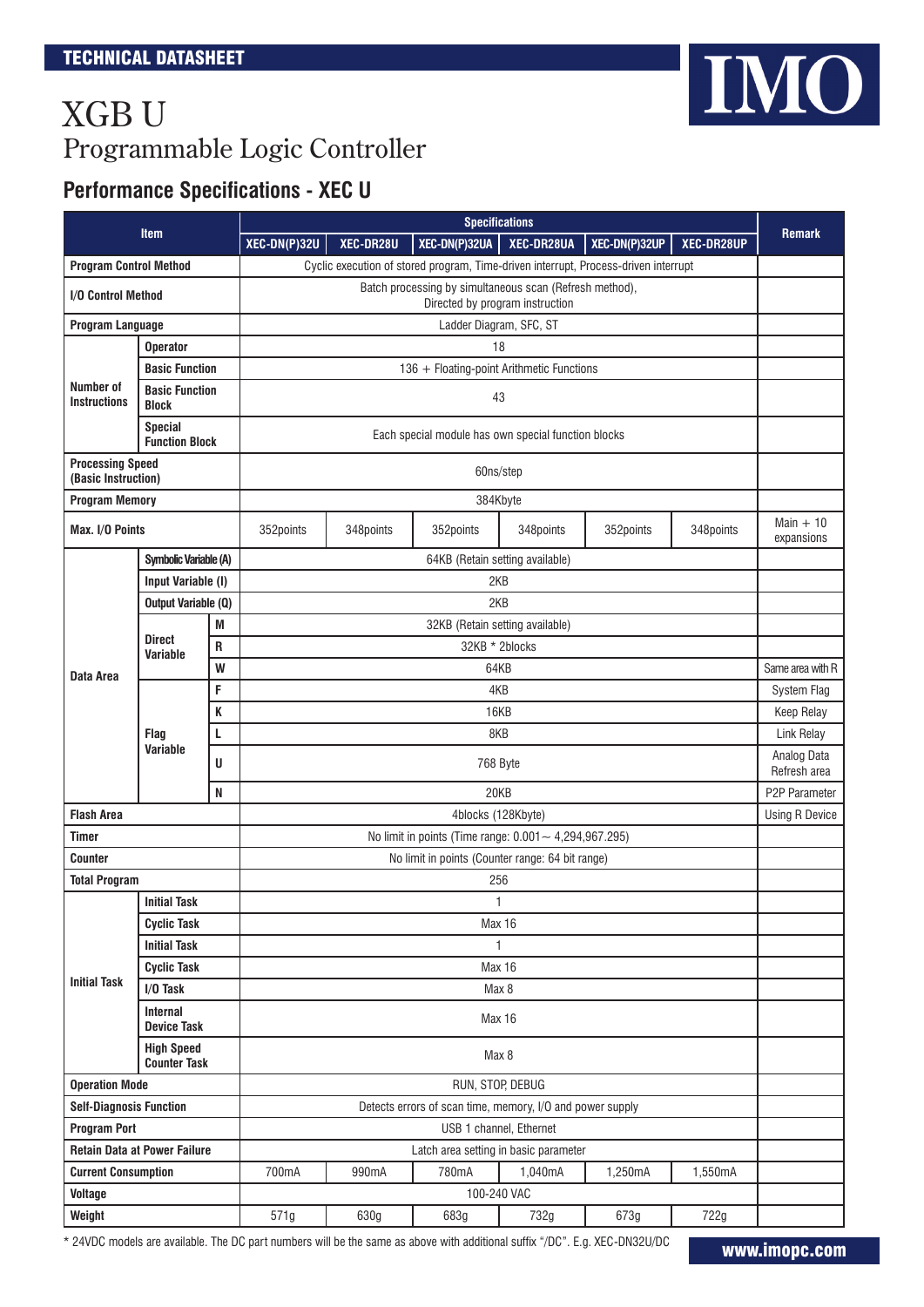#### **Built-In Function**

|                                     |                       | <b>Specifications</b>                                                                                                                                                                                                                                                                                                         |                                                                                                                                                                                    |                              |                                                                          |                              |                    |                       |
|-------------------------------------|-----------------------|-------------------------------------------------------------------------------------------------------------------------------------------------------------------------------------------------------------------------------------------------------------------------------------------------------------------------------|------------------------------------------------------------------------------------------------------------------------------------------------------------------------------------|------------------------------|--------------------------------------------------------------------------|------------------------------|--------------------|-----------------------|
|                                     | <b>Item</b>           | XBC/XEC-<br><b>DN(P)32U</b>                                                                                                                                                                                                                                                                                                   | XBC/XEC-<br><b>DR28U</b>                                                                                                                                                           | XBC/XEC-<br><b>DN(P)32UA</b> | XBC/XEC-<br>DR28UA                                                       | XBC/XEC-<br><b>DN(P)32UP</b> | XBC/XEC-<br>DR28UP | <b>Remark</b>         |
| <b>PID Control</b>                  |                       |                                                                                                                                                                                                                                                                                                                               | Control by instruction, auto-tuning,<br>PWM output, Forced output,<br>Operation scan time setting,<br>Antiwindup, Delta MV, PV tracking,<br>Hybrid operation,<br>Cascade operation |                              |                                                                          |                              |                    |                       |
| Protocol<br><b>Serial</b>           |                       |                                                                                                                                                                                                                                                                                                                               | Dedicated protocol,<br>Modbus protocol,<br>User defined protocol                                                                                                                   |                              |                                                                          |                              |                    |                       |
|                                     | <b>Channel</b>        |                                                                                                                                                                                                                                                                                                                               |                                                                                                                                                                                    |                              | 1 port RS-232C and 1 port RS-485                                         |                              |                    |                       |
| <b>Transfer Spec</b>                |                       |                                                                                                                                                                                                                                                                                                                               |                                                                                                                                                                                    |                              | Cable: 100Base-TX<br>Speed: 100Mbps<br>Auto-MDIX *1<br><b>IEEE 802.3</b> |                              |                    |                       |
|                                     | <b>Topology</b>       | Line, star                                                                                                                                                                                                                                                                                                                    |                                                                                                                                                                                    |                              |                                                                          |                              |                    |                       |
| <b>Ethernet</b>                     | <b>Diagnosis</b>      | Module information, service condition                                                                                                                                                                                                                                                                                         |                                                                                                                                                                                    |                              |                                                                          |                              |                    |                       |
|                                     | <b>Protocol</b>       | <b>XGT</b> dedicated<br>Modbus TCP/IP<br>user define frame                                                                                                                                                                                                                                                                    |                                                                                                                                                                                    |                              |                                                                          |                              |                    | Embedded01<br>P2P:02  |
|                                     | <b>Service</b>        | P2P, High Speed link,<br>Remote connection                                                                                                                                                                                                                                                                                    |                                                                                                                                                                                    |                              |                                                                          |                              |                    | High-speed<br>link:01 |
|                                     | Group                 | Max 10 group                                                                                                                                                                                                                                                                                                                  |                                                                                                                                                                                    |                              |                                                                          |                              |                    |                       |
|                                     | Data Set              | 32 per group                                                                                                                                                                                                                                                                                                                  |                                                                                                                                                                                    |                              |                                                                          |                              |                    |                       |
|                                     | <b>Extension</b>      | csy file                                                                                                                                                                                                                                                                                                                      |                                                                                                                                                                                    |                              |                                                                          |                              |                    |                       |
| <b>Datalog</b>                      | <b>File Size</b>      | Max 16MB                                                                                                                                                                                                                                                                                                                      |                                                                                                                                                                                    |                              |                                                                          |                              |                    |                       |
|                                     | <b>SD Memory Type</b> | SD, SDHC type (Recommended: SanDisk / Transcend)                                                                                                                                                                                                                                                                              |                                                                                                                                                                                    |                              |                                                                          |                              |                    |                       |
|                                     | <b>Memory Size</b>    | Max 16GB                                                                                                                                                                                                                                                                                                                      |                                                                                                                                                                                    |                              |                                                                          |                              |                    |                       |
|                                     | <b>File System</b>    | FAT32                                                                                                                                                                                                                                                                                                                         |                                                                                                                                                                                    |                              |                                                                          |                              |                    |                       |
|                                     | <b>Performance</b>    | 1-phase: 100KHz 8 channels<br>2-phase: 50KHz 4 channel                                                                                                                                                                                                                                                                        |                                                                                                                                                                                    |                              |                                                                          |                              |                    |                       |
| <b>High Speed</b><br><b>Counter</b> | <b>Counter Mode</b>   | • 4 counter modes are supported based on input pulse and INC/DEC method<br>• 1 pulse operation Mode: INC/DEC count by program<br>• 1 pulse operation Mode: INC/DEC count by phase B pulse input<br>• 2 pulse operation Mode : INC/DEC count by input pulse<br>• 2 pulse operation Mode : INC/DEC count by difference of phase |                                                                                                                                                                                    |                              |                                                                          |                              |                    |                       |
|                                     | <b>Function</b>       | • Internal/external preset • Latch counter<br>• Compare output • No. of rotation per unit time                                                                                                                                                                                                                                |                                                                                                                                                                                    |                              |                                                                          |                              |                    |                       |

\*1) Auto-MDIX (Automatic medium-dependent interface crossover) :

It is the function to automatically detect whether the cable connected to the Ethernet port is peer-to-peer (straight) or cross cable

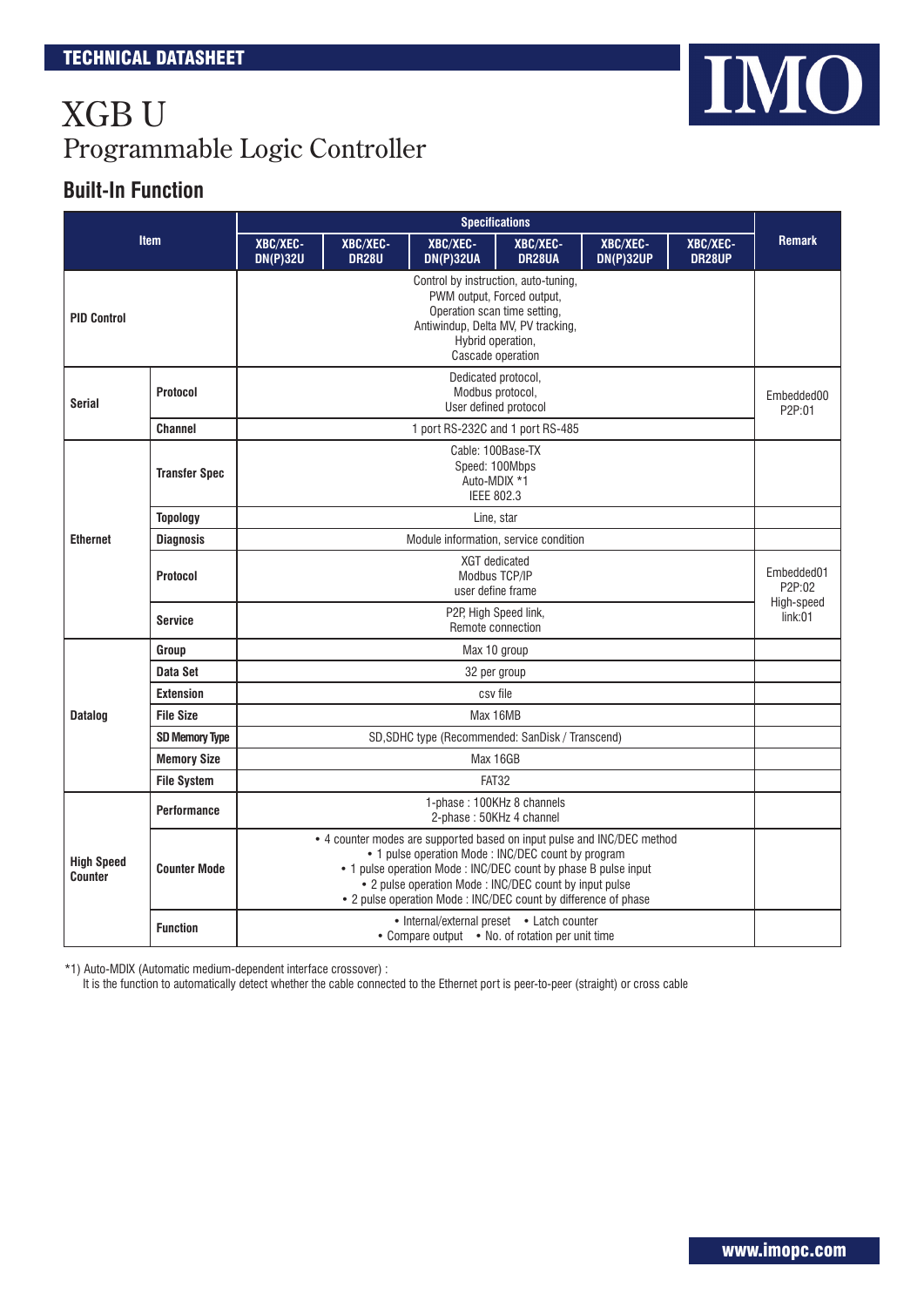### **XBC/XEC U Built-In Positioning Function**

| <b>Item</b>             | <b>Specifications</b>                                                                                                                                                                                                                                                                                       | <b>Remark</b>                |
|-------------------------|-------------------------------------------------------------------------------------------------------------------------------------------------------------------------------------------------------------------------------------------------------------------------------------------------------------|------------------------------|
| <b>Basic Function</b>   | No. of control axis: 4 axis<br>Control Method: Position, Speed, Speed/Position, Feed Control<br>Control Unit: Pulse, mm, inch, degree<br>Positioning Data: Each axis can have up to 400 data (Step number: $1 \sim 400$ )<br>Operation pattern: End, Keep, Continuous<br>Operation method: Singular, Repeat |                              |
| <b>Interpolation</b>    | 2/3/4 axis linear interpolation<br>2 axis circular interpolation<br>3 axis helical interpolation                                                                                                                                                                                                            |                              |
| <b>Positioning</b>      | Method: Absolute/Incremental method<br>Address range: 2,147,483,648~2,147,483,647<br>Speed: Max 2Mpps $(1\sim 2,000,000$ pps)<br>Acc /Dec process: Trapezoid type, S-type                                                                                                                                   | Available Only<br>On UP Type |
| <b>Homing Method</b>    | $DOG + HOME(Off)$ , $DOG + HOME(On)$ ,<br>Upper limit + HOME, DOG, High speed,<br>Upper/Lower limit, HOME                                                                                                                                                                                                   |                              |
| <b>Manual Operation</b> | Jog operation, MPG operation, Inching operation                                                                                                                                                                                                                                                             |                              |
| <b>Encoder Input</b>    | Line drive (RS-422A) input<br>1Channel (Max 200kpps)                                                                                                                                                                                                                                                        |                              |

### **XBC/XEC U Analog**

|               | <b>Item</b>          | <b>Specifications</b>  |                                                                                                                            |                                               |                                               |  |  |
|---------------|----------------------|------------------------|----------------------------------------------------------------------------------------------------------------------------|-----------------------------------------------|-----------------------------------------------|--|--|
|               | <b>Channels</b>      |                        | 4 channels (current/voltage)                                                                                               |                                               |                                               |  |  |
|               |                      |                        | Voltage: $1 \sim 5$ V, $0 \sim 5$ V, $0 \sim 10$ V, $-10 \sim +10$ V, Current: $4 \sim 20$ mA, $0 \sim 20$ mA              |                                               |                                               |  |  |
|               |                      | Input Range            | Current input or Voltage input can be selected through the<br>external terminal wiring setting.                            |                                               | <b>Remark</b><br>Available Only<br>On UA Type |  |  |
| Analog Input  |                      | Input Resistance       | 1M $\Omega$ or more (voltage input), 250 $\Omega$ (current input)                                                          |                                               |                                               |  |  |
|               | <b>Specification</b> |                        | 1/16000                                                                                                                    |                                               |                                               |  |  |
|               |                      | <b>Max Resolution</b>  | 0.250mV (1~5V), 0.3125mV (0~5V)<br>0.625mV (0~10V), 1.250mV ( $\pm$ 10V)                                                   | 1.0 $\mu$ A (4~20mA)<br>1.25 $\mu$ A (0~20mA) |                                               |  |  |
|               |                      | Accuracy               | $\pm$ 0.2% or less (When ambient temperature is 25°C)<br>$\pm$ 0.3% or less (When ambient temperature is 0~55 $\degree$ C) |                                               |                                               |  |  |
|               | <b>Channels</b>      |                        | Voltage 2 channels, Current 2 channels                                                                                     |                                               |                                               |  |  |
|               |                      | Output Range           | Voltage: $1 - 5V$ , $0 - 5V$ , $0 - 10V$ , $-10 - 10V$ , Current: $4 - 20mA$ , $0 - 20mA$                                  |                                               |                                               |  |  |
|               |                      |                        | Output ranges are set in user program or I/O<br>parameter per each channel.                                                |                                               |                                               |  |  |
|               |                      | <b>Load Resistance</b> | 1M $\Omega$ or more (voltage output), 600 $\Omega$ or less (current output)                                                |                                               |                                               |  |  |
| Analog Output | <b>Specification</b> | <b>Max Resolution</b>  | 1/16000                                                                                                                    |                                               |                                               |  |  |
|               |                      |                        | 0.250mV (1~5V), 0.3125mV (0~5V)<br>0.625mV (0~10V), 1.250mV ( $\pm$ 10V)                                                   | 1.0 $\mu$ A (4~20mA)<br>1.25 $\mu$ A (0~20mA) |                                               |  |  |
|               |                      | Accuracy               | $\pm$ 0.2% or less (When ambient temperature is 25°C)<br>$\pm$ 0.3% or less (When ambient temperature is 0~55°C)           |                                               |                                               |  |  |

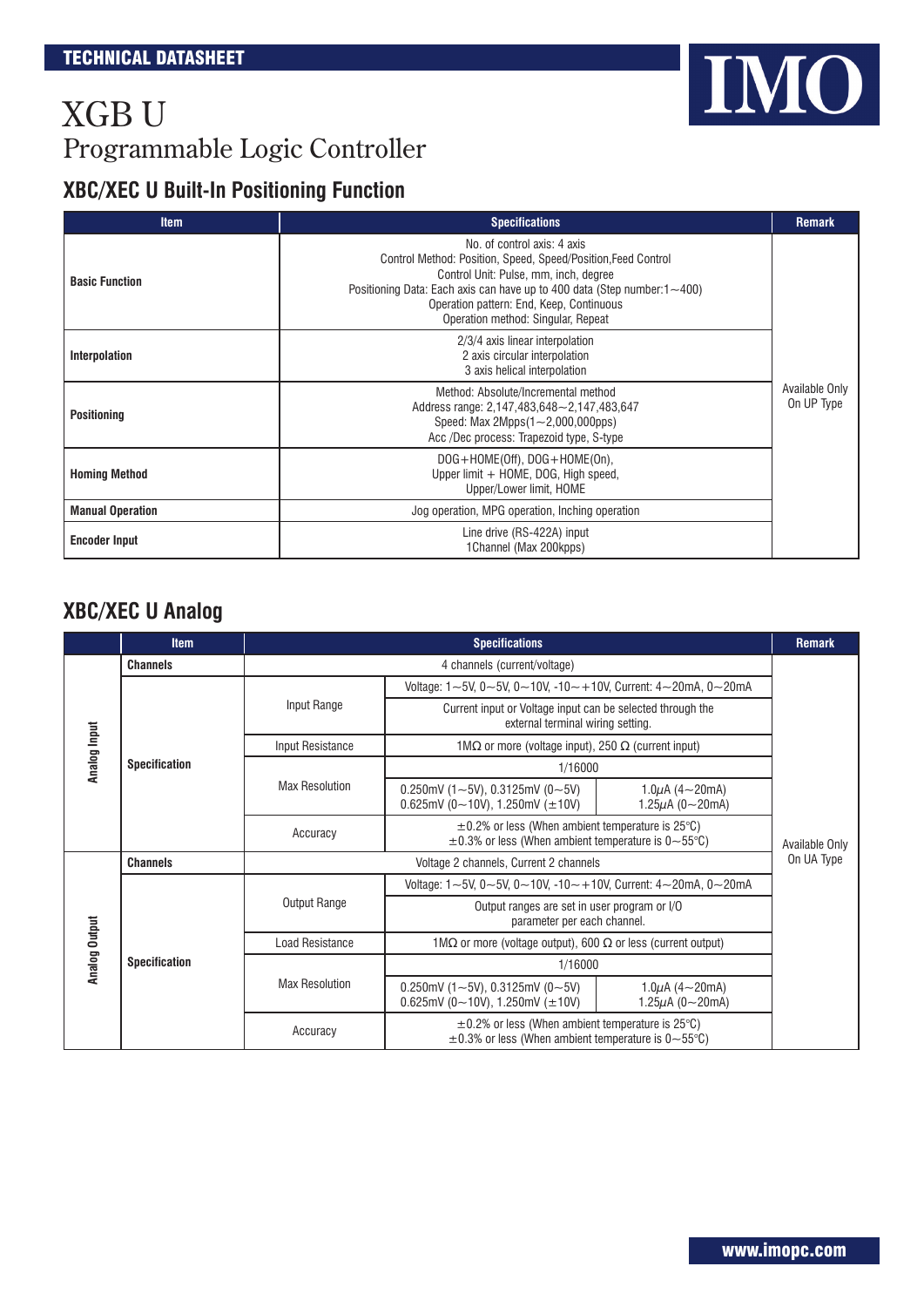### **Input Specification U** Type Input Specification

| <b>Item</b>                       |                       | XEC-DN32U/XEC-DN32UP/XEC-DN32UA<br>XEC-DR28U/XEC-DR28UP/XEC-DR28UA |  |  |  |
|-----------------------------------|-----------------------|--------------------------------------------------------------------|--|--|--|
| <b>Input Point</b>                |                       | 16 point                                                           |  |  |  |
| <b>Insulation Method</b>          |                       | Photo coupler insulation                                           |  |  |  |
| <b>Rated Input Voltage</b>        |                       | 24VDC                                                              |  |  |  |
| <b>Rated Input Current</b>        |                       | About 4mA (Contact point $0 \sim 3$ : about 7mA)                   |  |  |  |
| <b>Operation Voltage Range</b>    |                       | $20.4 - 28.8$ VDC (within ripple rate 5%)                          |  |  |  |
| On Voltage / On Current           |                       | 19VDC or higher / 3mA or higher                                    |  |  |  |
| Off Voltage / Off Current         |                       | 6VDC or lower / 1mA or lower                                       |  |  |  |
| <b>Input Resistance</b>           |                       | About 5.6k $\Omega$ (P00~P07: about 4.7k $\Omega$ )                |  |  |  |
|                                   | Off $\rightarrow$ On  |                                                                    |  |  |  |
| <b>Response Time</b>              | $0n \rightarrow 0$ ff | 1/3/5/10/20/70/100ms (Set by I/O parameter) Default: 3ms           |  |  |  |
| <b>Insulation Pressure</b>        |                       | AC560Vrms/3 cycle (altitude 2000m)                                 |  |  |  |
| <b>Insulation Resistance</b>      |                       | 10ms or more by MegOhmMeter                                        |  |  |  |
| <b>Common Method</b>              |                       | 16 point/COM                                                       |  |  |  |
| <b>Cable Size</b>                 |                       | $0.3 - 0.75$ mm <sup>2</sup>                                       |  |  |  |
| <b>Operation Indicator</b>        |                       | LED On when Input On                                               |  |  |  |
| <b>External Connection Method</b> |                       | 8 point terminal block $+10$ point terminal connector              |  |  |  |

#### **Output Specification** U Type Transistor Output Specification

| <b>Item</b>                         |                       | XEC-DN32U/XEC-DN32UP/XEC-DN32UA                                         |  |  |  |
|-------------------------------------|-----------------------|-------------------------------------------------------------------------|--|--|--|
| <b>Output Point</b>                 |                       | 16 point                                                                |  |  |  |
| <b>Insulation Method</b>            |                       | Photo coupler insulation                                                |  |  |  |
| <b>Rated Load Voltage</b>           |                       | 12/24VDC                                                                |  |  |  |
| <b>Operation Load Voltage Range</b> |                       | $10.2 - 26.4$ VDC                                                       |  |  |  |
| <b>Max. Load Current</b>            |                       | $0.5A/1$ point, $2A/1$ COM                                              |  |  |  |
| <b>Off Leakage Current</b>          |                       | 0.1mA or less                                                           |  |  |  |
| <b>Max. Inrush Current</b>          |                       | 4A/10ms or less                                                         |  |  |  |
| <b>Max. Voltage Drop When On</b>    |                       | 0.4VDC or less                                                          |  |  |  |
| <b>Surge Absorber</b>               |                       | Zener diode                                                             |  |  |  |
| <b>Response Time</b>                | Off $\rightarrow$ On  | 1 <sub>ms</sub> or less                                                 |  |  |  |
|                                     | $0n \rightarrow 0$ ff | 1ms or less (rated load, resistive load)                                |  |  |  |
| <b>Common Method</b>                |                       | 16 point/COM                                                            |  |  |  |
| <b>Proper Cable Size</b>            |                       | Stranded wire 0.3~0.75mm <sup>2</sup> (external diameter 2.8mm or less) |  |  |  |
| <b>External Power</b>               | Voltage               | 12/24VDC $\pm$ 10% (Ripple voltage 4 Vp-p or less)                      |  |  |  |
|                                     | <b>Current</b>        | 10mA or less $@$ 24VDC                                                  |  |  |  |
| <b>Operation Indicator</b>          |                       | LED On when Output On                                                   |  |  |  |
| <b>External Connection Method</b>   |                       | 8 point terminal block connector + 10 point terminal block connector    |  |  |  |

IMO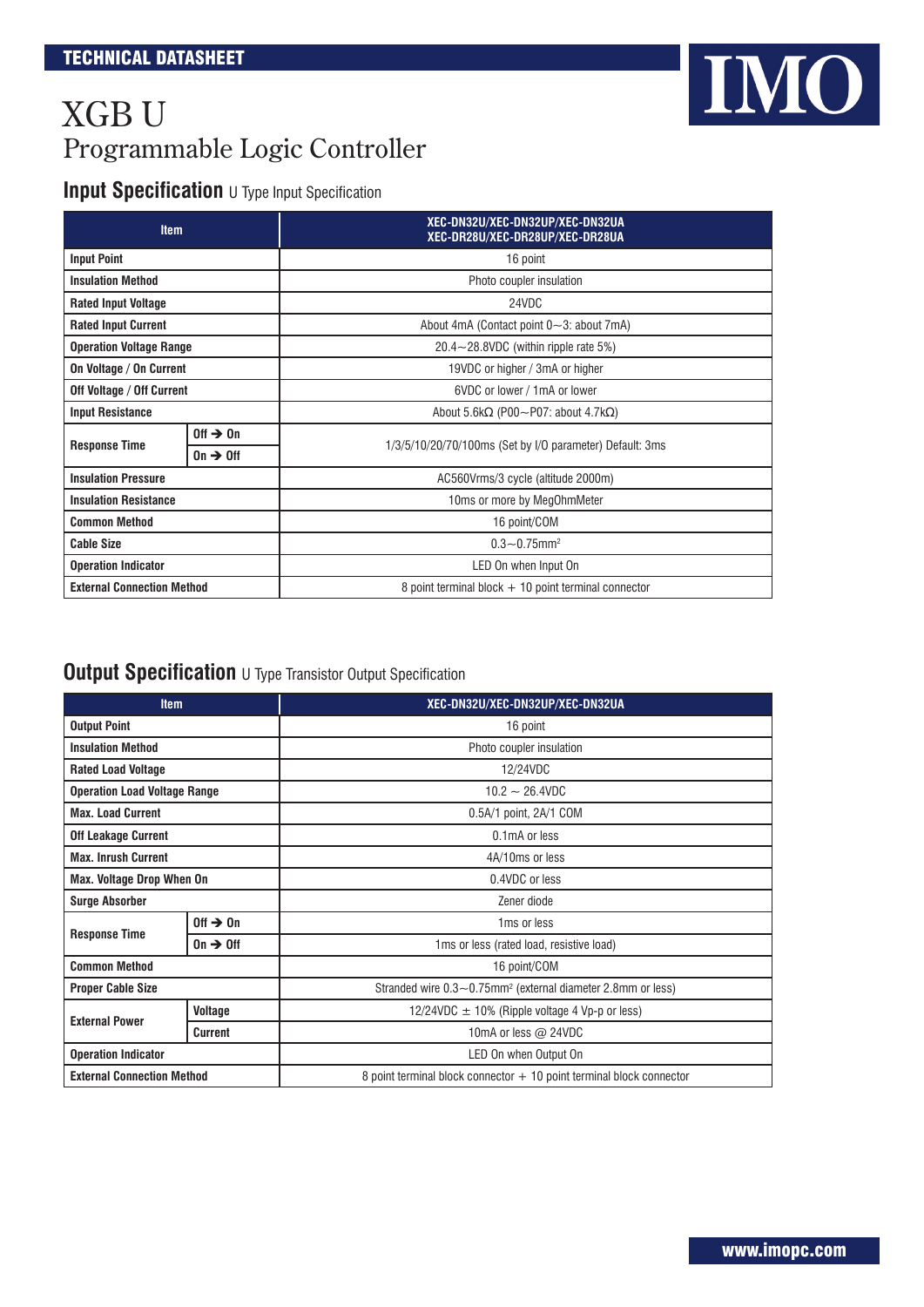#### **Input Wiring** (16 point 24VDC input)



#### **XEC U Output Wiring** XBC-DN32U 16 point transistor output (Sink type)